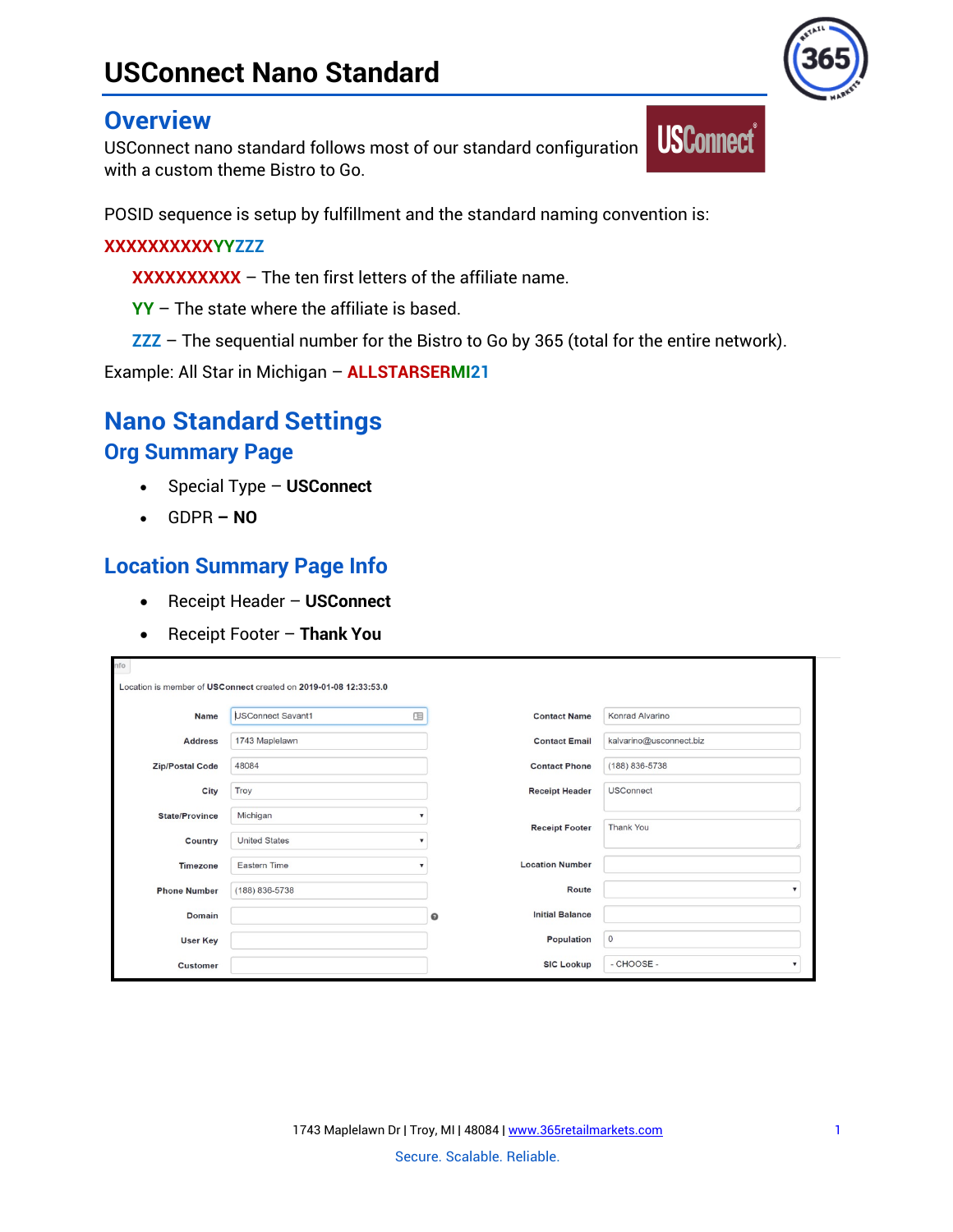

#### *Location Summary* **Page Super Only**

- Set Theme **USConnect**
- Set Special Type **USConnect**
- Sub Type **NONE**
- Market Card Edit **Minimum Length**
- Market Card Length **8**
- GMA Loyalty Points **OFF** (otherwise the Loyalty Fee will be included in the GMA Disbursement Report)

| uper Only                                                                                            |                 |              |                                 |                        |              |
|------------------------------------------------------------------------------------------------------|-----------------|--------------|---------------------------------|------------------------|--------------|
| Disabled No                                                                                          |                 |              | <b>Notes</b>                    |                        |              |
| Is Base Choose.                                                                                      |                 |              |                                 |                        |              |
| Kiosk Language English                                                                               |                 |              |                                 |                        |              |
| Alternate Language English                                                                           |                 |              |                                 |                        |              |
| Site Code Org                                                                                        |                 |              |                                 |                        |              |
| Campus Choose-                                                                                       |                 |              |                                 |                        |              |
| Type SOS                                                                                             |                 |              |                                 | Special Type USConnect |              |
| Has Beacon                                                                                           |                 |              |                                 | Sub Type NONE          |              |
|                                                                                                      |                 |              |                                 |                        |              |
| <b>SFE</b>                                                                                           | Theme USConnect | $\mathbf{v}$ |                                 |                        |              |
|                                                                                                      |                 |              | Market Card Edit Minimum Length |                        | $\mathbf{v}$ |
| Badge Scan Type                                                                                      | Already created |              | Market Card Value               |                        | $\Omega$     |
| <b>KMS URL</b>                                                                                       |                 |              | Market Card Length 8            |                        | o            |
|                                                                                                      |                 |              | ALT Language UI On No           |                        |              |
| Show Flight Page None                                                                                |                 |              | Role Identification No          |                        |              |
| Show Disclaimer None                                                                                 |                 |              | GMA Web Access None             |                        |              |
|                                                                                                      |                 |              | Has Healthy Items No            |                        |              |
| Prd Discount Pct                                                                                     |                 |              | Has Healthy Tips No             |                        | $\mathbf{v}$ |
| Dineln Discount Pct<br>Show Prd Lookup Btn Yes<br>Show Kitchen Close None<br>Cart Discount Type None |                 |              | Healthy Coupon %                |                        | SL           |